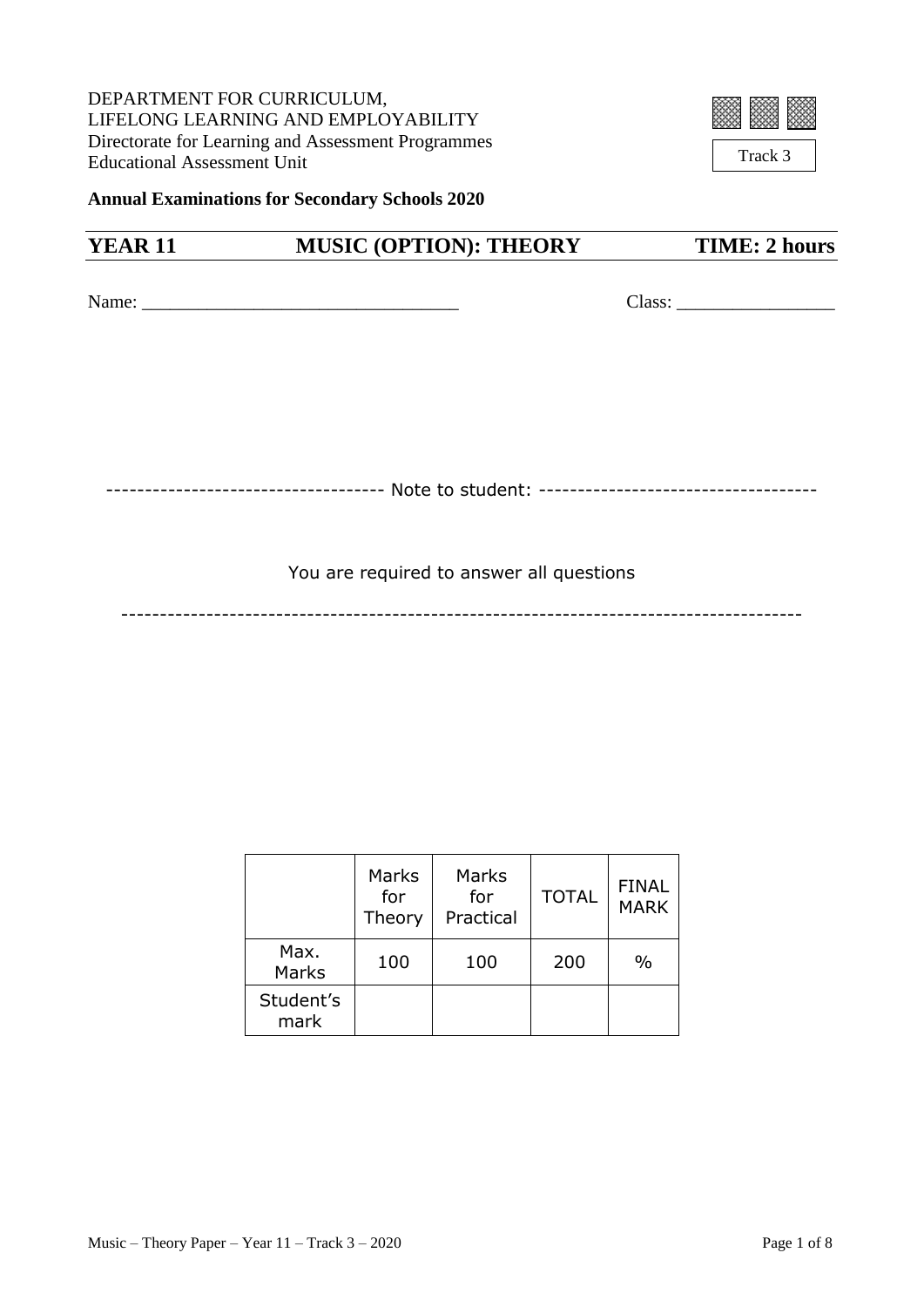

**Section A – Theory and Compositional Skills**

1a. Write down the scale of F melodic minor descending, in semibreves,

据

**40 marks**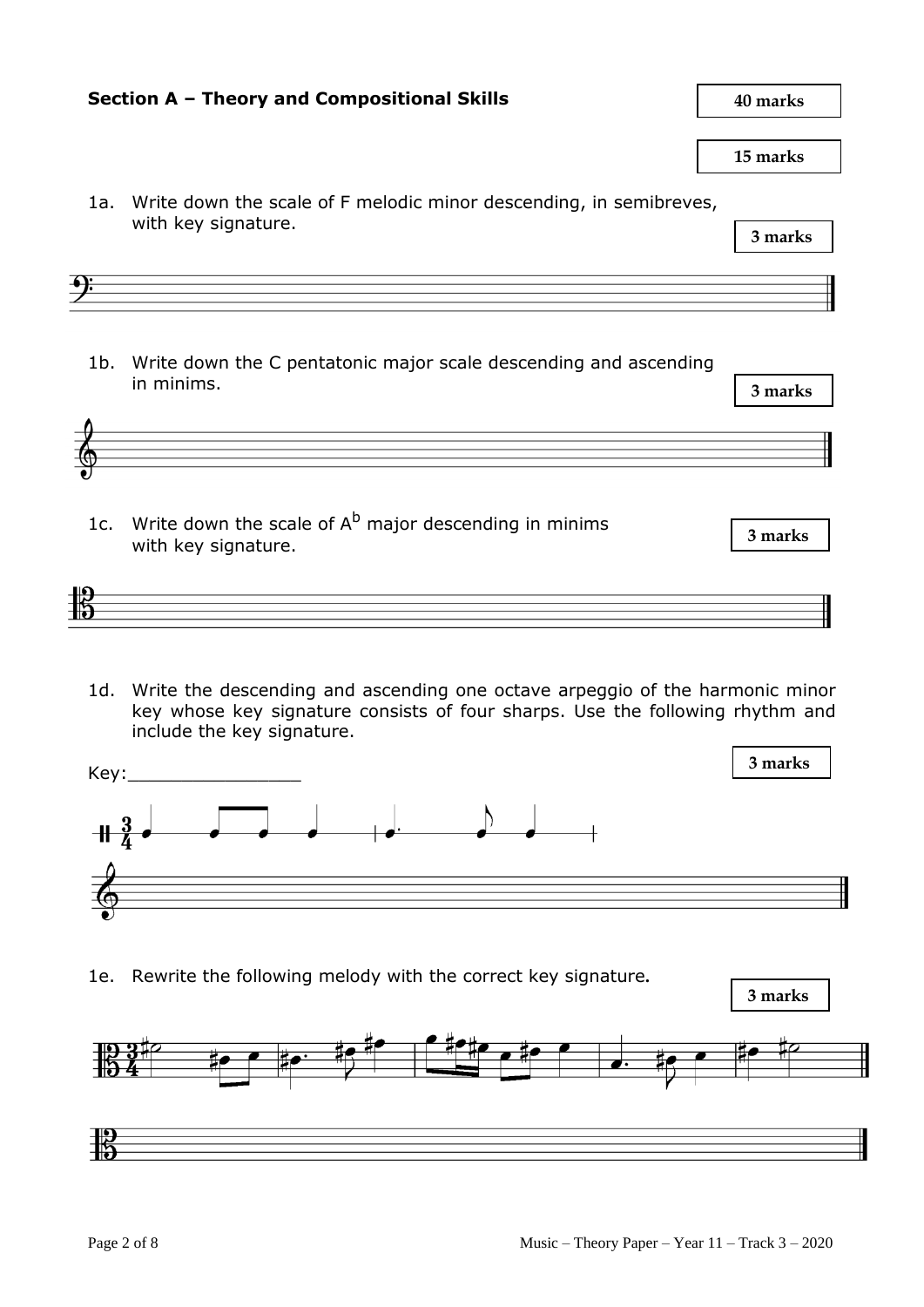2. Rewrite the following passage using the alto clef. Add the key and time signatures.

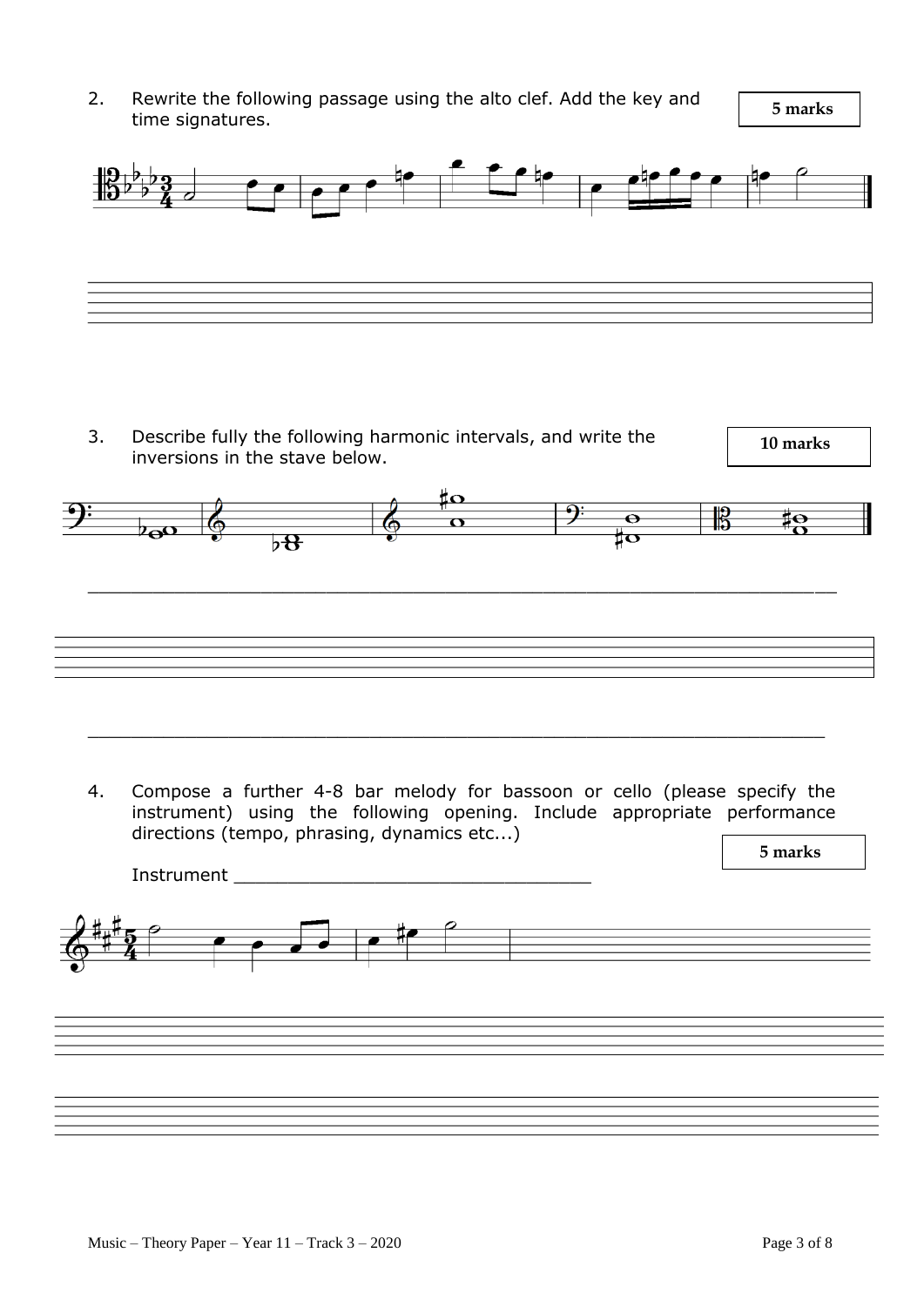5. Using the correct key signature, rewrite the following melody at  $\sqrt{5 \text{ marks}}$ the pitch it will sound when played by a Clarinet in A.

 **8 marks**

 **30 marks**



## **Section B – Basic Harmony**

1. Write the cadences indicated below in four parts (SATB), inserting the correct key signatures. Use semibreves.



Imperfect Cadence in F minor



Plagal Cadence in Ab major Perfect Cadence in E major

Interrupted Cadence in  $C^*$  minor

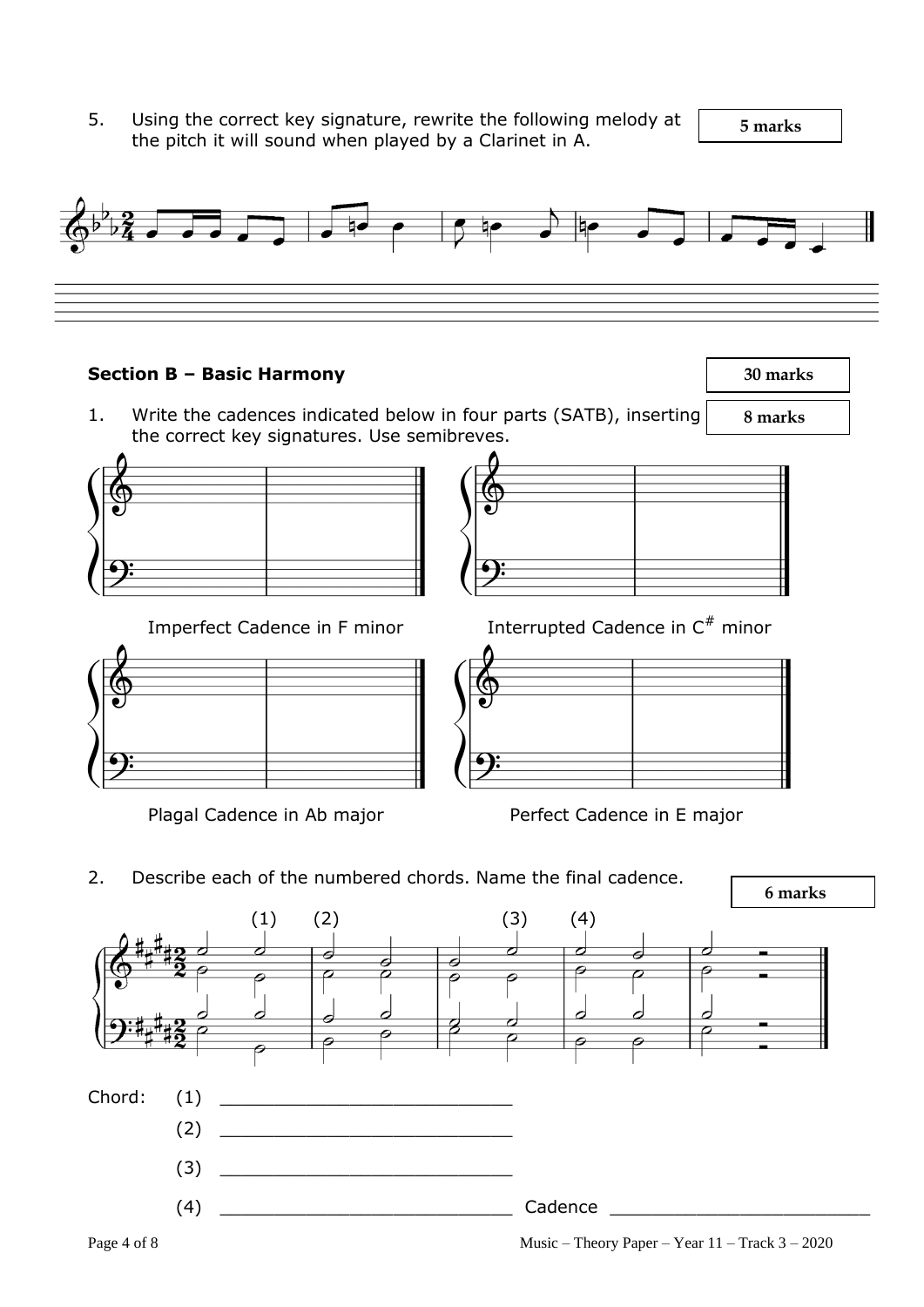**4 marks** 3. Using semibreves, write out the following 4-part chords for SATB as shown by the Roman numerals. Double the root in each case and add the correct key signature.



4. Write out the following chords for SATB as indicated by the given figured bass.

 **6 marks**



5. Write suitable chords (e.g. ii, IV or V) at the marked cadential points of the given melody. The key of Bb major.

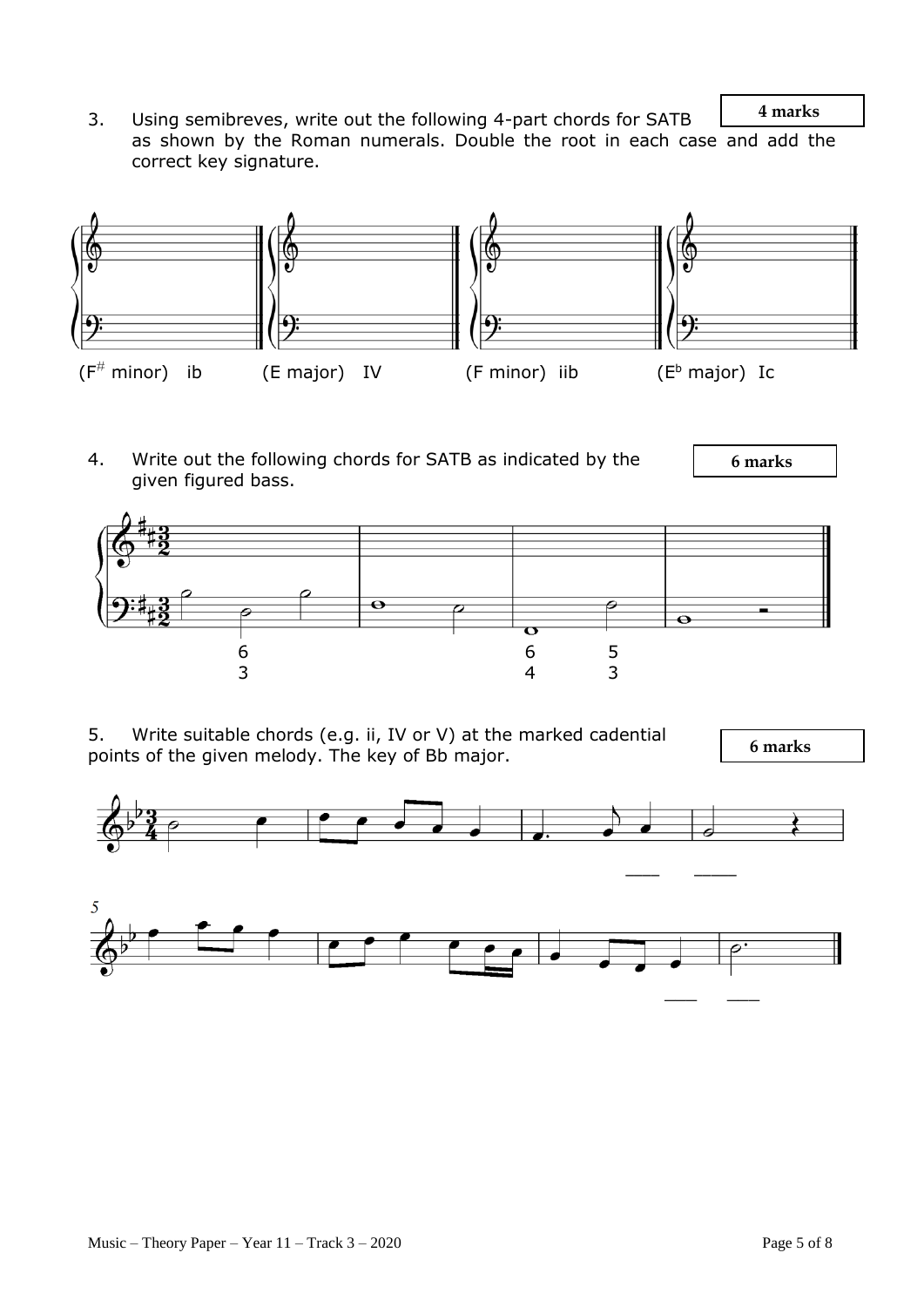## **Section C – History and Analysis**

Look at the extract below and answer the following questions.

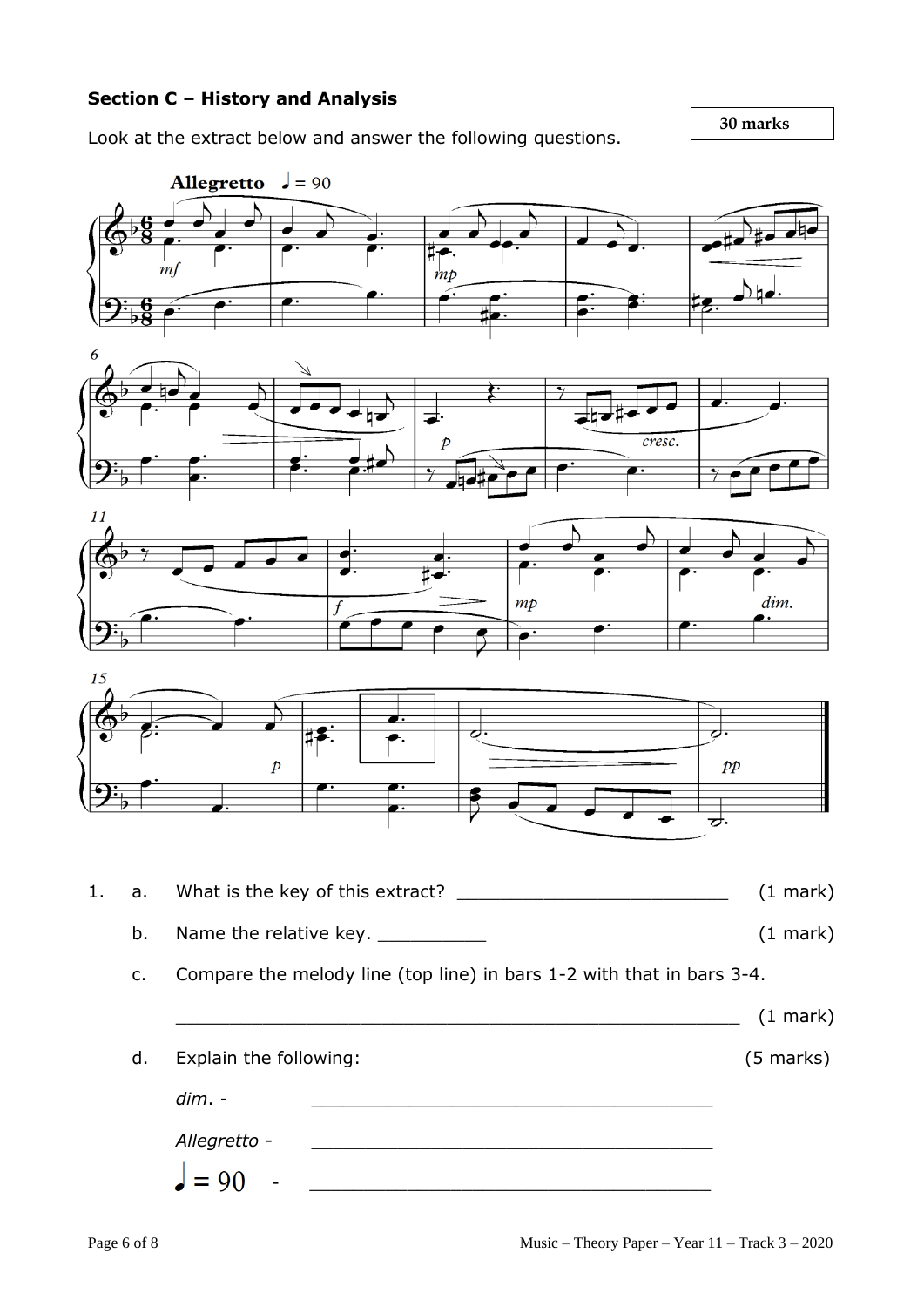|    | $pp -$                                                                                                                           |                     |
|----|----------------------------------------------------------------------------------------------------------------------------------|---------------------|
|    | cresc. -<br><u> 1989 - Jan Barnett, mars et al. 1989 - Antonio Alemania, presidente establecente establecente establecente e</u> |                     |
| e. |                                                                                                                                  |                     |
| f. | Identify the interval between the notes in the box. (bar 16)                                                                     |                     |
|    |                                                                                                                                  | (1 mark)            |
| g. | Circle a tonic $2^{nd}$ inversion chord, and a dominant $7th$ chord.                                                             |                     |
|    | Tonic $2^{nd}$ inversion chord - bar ______                                                                                      |                     |
|    | Dominant $7th$ chord $-$ bar                                                                                                     | $(2 \text{ marks})$ |
| h. | Write the technical names of the notes marked with an arrow in bars 7 and<br>8? (tonic, supertonic, etc.)                        |                     |
|    |                                                                                                                                  |                     |
| i. | In bars 8-9 the upper hand 'imitates' the lower hand a bar later. Find two<br>more bars where this happens.                      |                     |
|    | <u> 2000 - 2000 - 2000 - 2000 - 2000 - 2000 - 2000 - 2000 - 2000 - 2000 - 2000 - 2000 - 2000 - 2000 - 2000 - 200</u>             | $(1 \text{ mark})$  |
|    | Define the following forms:                                                                                                      |                     |
| a. | The difference between Binary and Ternary form                                                                                   | $(2 \text{ marks})$ |
|    |                                                                                                                                  |                     |
|    |                                                                                                                                  |                     |
| b. | Strophic form                                                                                                                    | $(2 \text{ marks})$ |
|    |                                                                                                                                  |                     |
|    |                                                                                                                                  |                     |
|    |                                                                                                                                  |                     |
|    |                                                                                                                                  |                     |